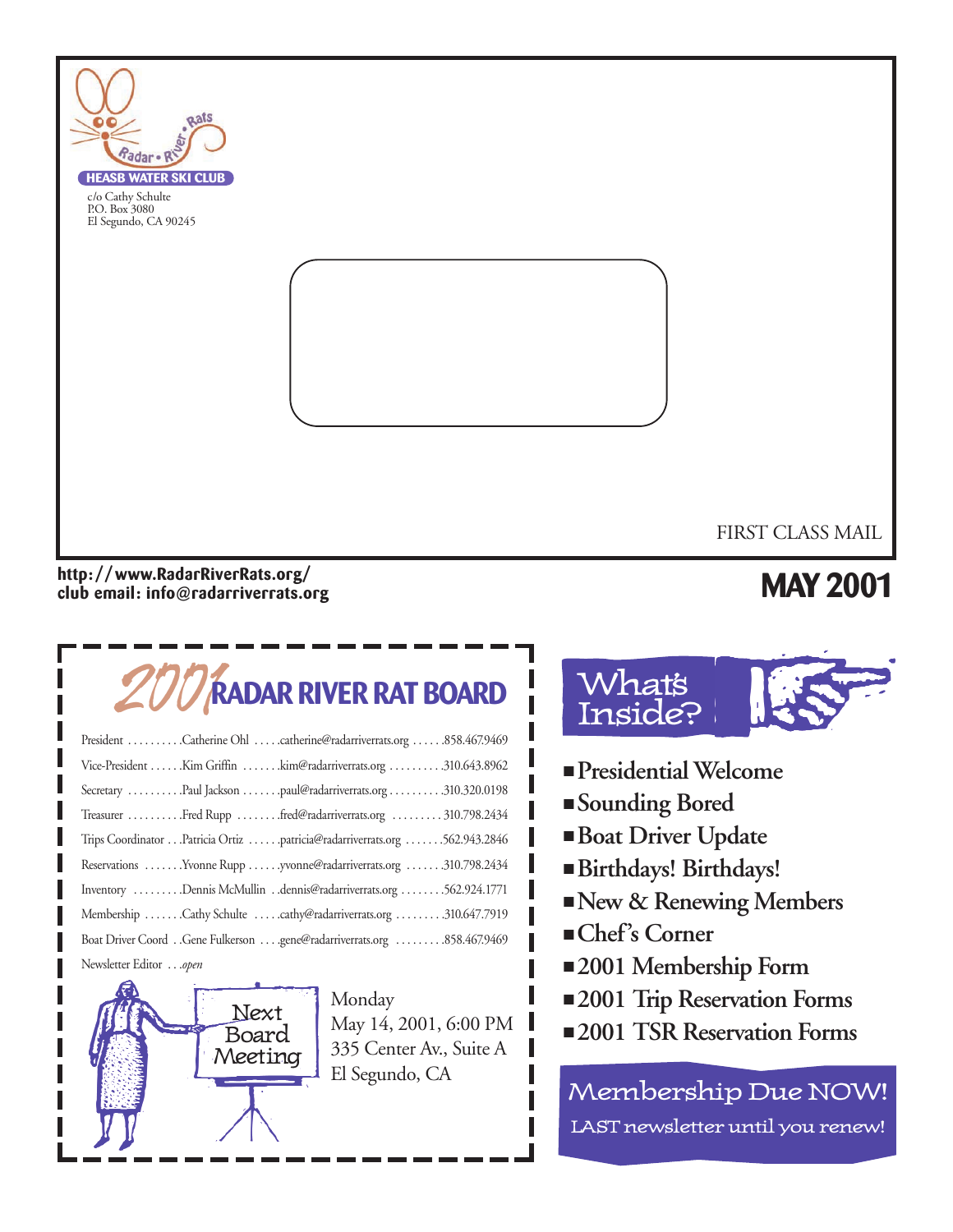# **2001 HEASB Water Ski Club Membership Application**

**Please, ONE application form per membership type (Individual or Family)**

| Name(s):           |  |                                                           |
|--------------------|--|-----------------------------------------------------------|
|                    |  | Business Ph: ()                                           |
| Birthday (Mo/Day): |  |                                                           |
|                    |  | Emergency: $\begin{pmatrix} 1 & 1 \\ 1 & 1 \end{pmatrix}$ |
| $City:$ $Zip:$     |  | Contact:                                                  |

\*\* Note– That while we will continue to send out newsletters via snail mail, email will become the tool used for more and more of our communication with members. Please print clearly. Thanks.

HAC/Raytheon/Boeing Payroll Number: <br> LOC: \_\_\_\_\_\_\_\_ Bldg: \_\_\_\_\_\_\_ M/S:

The membership year is from April 1 through March 31.

Please check (ONE only) the type of membership that applies to you:

\_\_\_\_\$20.00 **Single Membership**

\_\_\_\_\$50.00 **Family Membership** (includes kids under 18)

**There is no membership fee for a non-skiing child under the age of 12. However, ALL skiers must be members, regardless of age.**

#### **Submit application with your check payable to HEASB WATER SKI CLUB by mail to: Cathy Schulte, P.O. Box 3080, El Segundo, CA 90245**

This form must be sent to Cathy. DO NOT send this application with your trip reservation or both will be returned, which will affect your trip reservation.

I am willing to help: Yes No

I would like to volunteer / suggest / comment:

WAIVER: I hereby, for myself, my heirs, executors and administrators waive and release any and all rights and claims I may have against Hughes/Raytheon/Boeing Employee Association South Bay (HEASB)Water Ski Club, Hughes/Raytheon/Boeing Employee Association (EA) or its representatives, agents, or board members of any and all injuries. The Hughes/Raytheon/Boeing Employee Association (EA) is a non-profit organization that has no association with Hughes Aircraft Company of Raytheon Systems Co.

| Signature | Date |
|-----------|------|
| Signature | Date |

Revised 4/01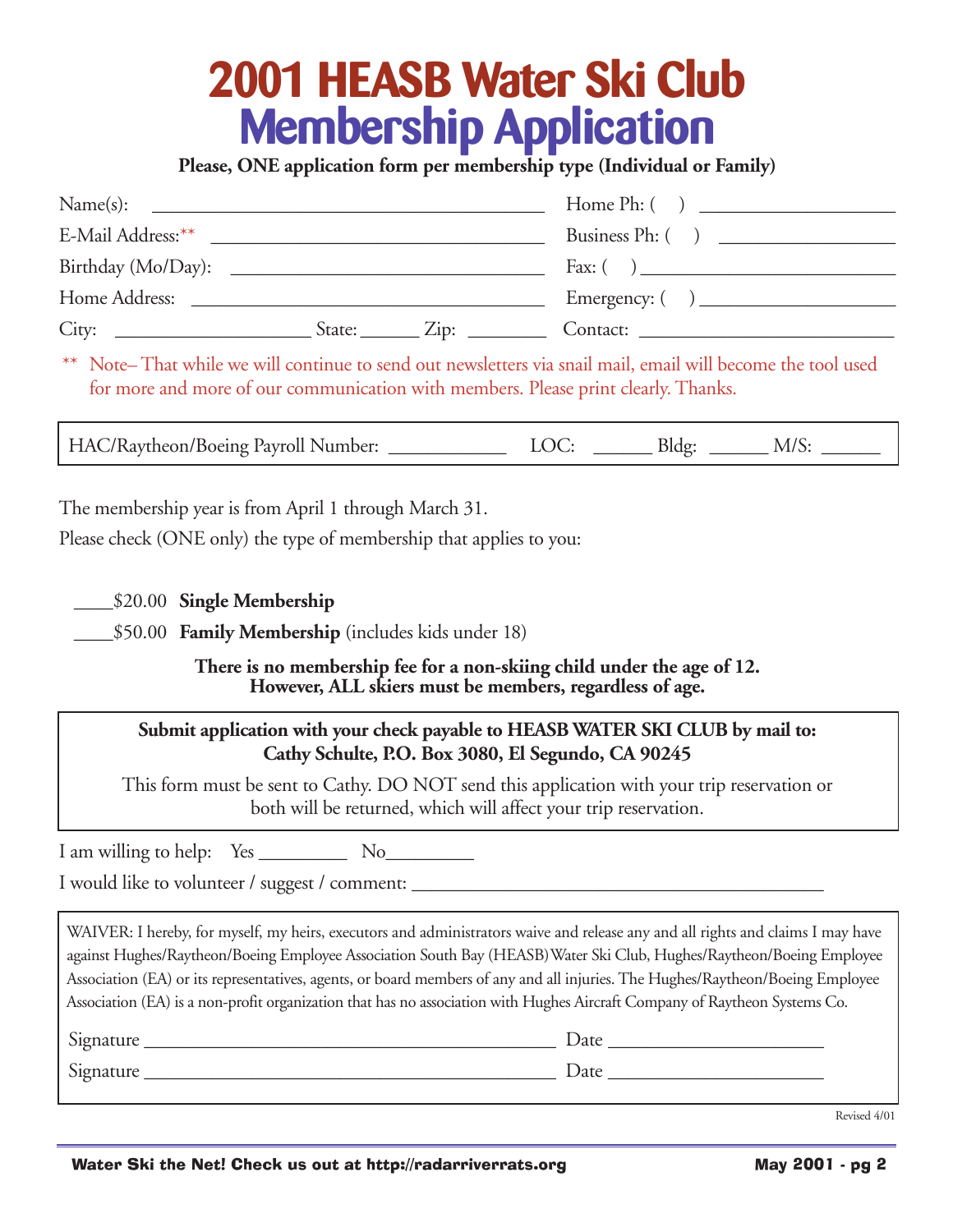

*By Catherine Ohl*

Welcome to what promises to be yet another great year of water skiing! Even though Mammoth still has plenty of snow still, I for one, am ready to start **Water Skiing**. A surprising number of people have already expressed interest in our upcoming River Trips. Our usual assortment of "river parties" are scheduled for the second trip of each month beginning in June. **Gene Fulkerson**, our resident Chef, is already planing the feasts. When Gene is involved, you never know what he will come up — but you do know that it should not be missed.

This Club would not exist without the hard work of your dedicated board members. Elected to the 2001-02 board are **Catherine Ohl** as President, **Kim Griffin** as Vice-President, **Paul Jackson** as Secretary and the indispensable **Fred Rupp** as Treasurer. **Dennis McMullin** will be returning as Inventory Controller, **Cathy Schulte** as Membership, **Gene Fulkerson** as Boat Driver Coordinator, **Yvonne Rupp** as Reservations, and

Patricia Ortiz as Trips Coordinator.

We really depend on the behind-the-scenes work of the board members to make our trips fun and problem free BUT we can always use some new faces and extra pairs of hands. We are especially looking for volunteers to be trip leaders for the river trips. While a trip leader is largely responsible for the success of the weekend, it is a rewarding experience to run a smooth trip and see how everyone enjoys the weekend.

Since there is a fair amount of work involved (and you don't always get to ski when you want to), trip leader(s) are refunded a part of their trip fee (the amount is determined by the number of people on the trip). The leader is given detailed written guidelines before the trip as well as lots of help at the river. We do expect everyone to lend a hand as it makes the trip more fun and relaxing for everyone.

If you'd like to help out in anyway, talk to one of the board members or better yet join us at one of our monthly meetings on the second Monday of every month at 6 PM at 335 Center Av., Suite A in El Segundo. We try to make these meetings fun while finalizing the details for future trips. I look forward to skiing with you all at the River and at Thompson's.

Ski you there.



## **HAPPY BIRTHDAY TOYOU... HAPPY BIRTHDAY TOYOU...**

 $\lim$  Hess  $04/04$ Alison Smith 04/13 Marita Otten 04/14 Cheryl Betson 04/18 Michael Velazquez 04/21 Barbara Blakeley 04/22 Jennifer Cox 04/24

Julie Wilder 05/01 Lisa Tobin 05/08 Chad Lusher 05/09 Amy Gold  $05/12$ Jayne Glodowski 05/13 Richard Phares 05/15 Jim Jeffrey 05/16



## **NEW AND RENEWING MEMBERS NEW AND RENEWING MEMBERS**

Rebecca Allen Cheryl Betson Raquel Craig Larry Davis Ray Estrada

Gene Fulkerson Jayne Glodowski Kyoko Ito Carmen Jackson Paul Jackson

Agnes Johnson Mickey Klinger Steve Klinger Dave Makowski Dennis McMullin

Catherine Ohl Carl Palczewski Laura Priess Tina Propps-Makowski Cathy Schulte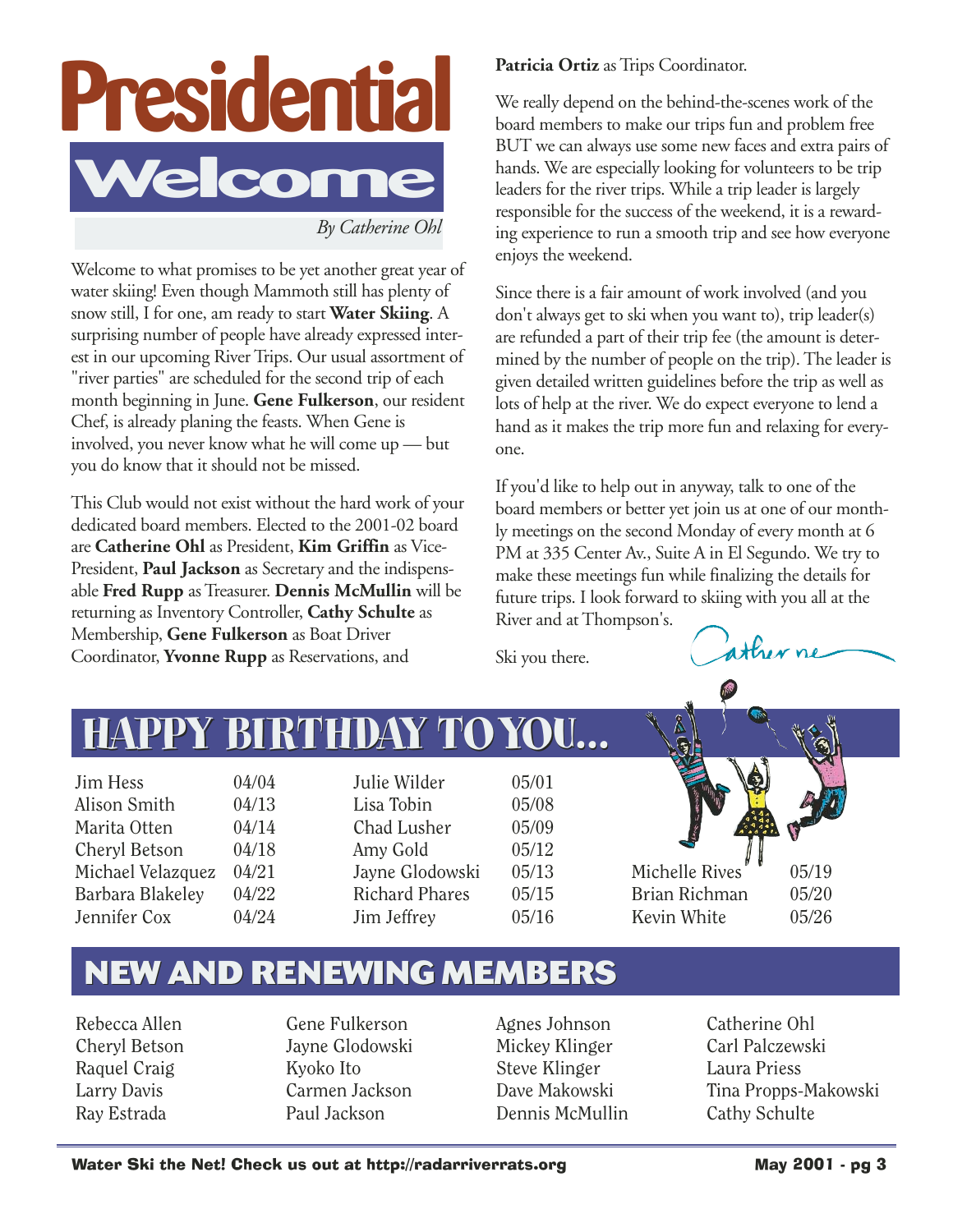

### *By Catherine Ohl*

Hope that everyone had a great snow ski season. It's hard to believe that it is still snowing like crazy and staying cold in the mountains. Lots of snow translates to lots of water for skiing on the liquid stuff. Should be a great summer.

It's never too early to start scheduling your weekend trips with the Rats. Enclosed in this newsletter is everything you need for signing up— Membership and Reservation Forms. Take a few minutes to get out your calendar and pencil in your choice of water ski dates and then send in your applications.

We are very fortunate to have four trips scheduled to Thompson's Ski Ranch this summer. These popular trips are filling up fast. The first one will be May 12 and there are already six people signed up. **Dave & Tina Makowski** will be driving. The remaining three trips have 8 sign ups each. So if you are even thinking of skiing the course, get those checks in the mail today. These trips are for the intermediate to advanced skier—you need to be able to get up consistently on a single ski with a single handle.

We have gotten a number of calls on the river trips with people anxious to sign up for the first couple of trips.

Looks like the first two trips should both be larger than one boat. We will know by next month who will be driving. If you are interested in any of our trips, you need to get your checks in asap.

We have a really strong board this year but we could still use a few extra helping hands and some new blood. We are especially looking for a Newsletter Editor and a Boat Driver Coordinator "trainee." In a nutshell, here's all you'd have to do.

**Newsletter Editor** is responsible for getting a monthly newsletter out. As editor, you recruit people on the trips to write up an article and then you put it all together. It's a once month commitment.

**Boat Driver Coordinator** works with the boat drivers and Trip Coordinator in assigning boat drivers for any given weekend water ski trip. Gene has done a great job but would like to turn it over ather ne

to someone new.

## T-Shirts Here!

The season's almost here. What are you waiting for? Hurry up and get your shirts. They're great quality, short-sleeve tees at a great price. What more could you want? Show some Rat pride. To get yours, call Paul Jackson at (310) 320-0198.

### **PRICES UP FOR 2001 PRICES UP FOR 2001**

Unfortunately trip prices have gone up. This should not come as a surprise to anyone. While our trips fees have remained the same for the past four years, this past year we got hit with a multitude of increases. Food prices have risen in addition to the fact that we've upgraded the quality of our meals. More significantly, gas prices went up last year and looks to be even higher this summer. We've also reevaluated what we pay our boat drivers. We put the actual increased boat costs into our computer model and determined that to stay even, we would have to increase the boat driver compensation from a base of \$320 a weekend to \$355 (about \$4 a skier).

**Fred Rupp** has been tracking our expenses versus income for the past twelve years. We have included his **Trip Analysis Summary** in this Newsletter. What is not included in his summary is the \$3 per skier we tack on to replace and repair equipment as needed. With this in mind, you can see that last year we lost almost \$5 a skier and \$3 a non-skier. Taking last year's loss and the increase in boat driver compensation, we hope that the increase to \$89/\$42 for skier/non-skier fees will be enough. The child price is unchanged. We are non-profit and plan for our trips to break even. But even with the trip increase, our water ski trips are still a great deal.

**River Rat**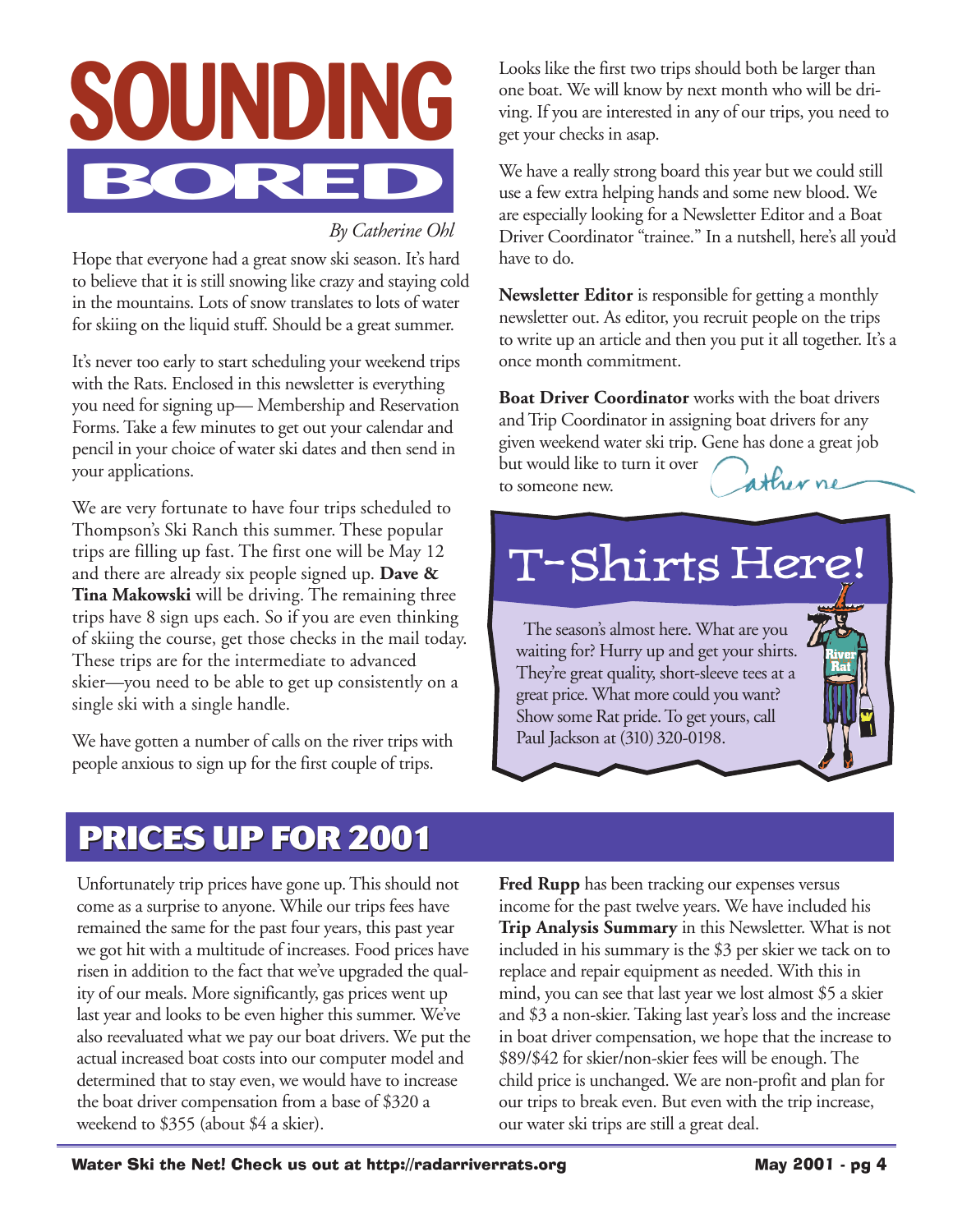

*By Gene Fulkerson*

I hear that I volunteered to once again be the Boat Driver Coordinator. It's not really that big of a job, but I would love to have some one new step forward to take over this position. New people always bring new idea's, which in turn keeps the energy going. Myself, I love to switch around and tackle something different every few years (ed: how about Newsletter Editor for a change of scenery?). We need everyone to pitch in and help. Your trips and benefits of membership are a true bargain. If you want to change things or at least be heard—volunteer! Enough said.

All driver and wanna bees—Listen up! In the next few weeks, you will be receiving in the mail a form of all our river ski weekends. Please, fill in all the dates you are available to drive as instructed. If anyone has or knows of someone who wishes to drive their boat for us, please have them contact me. We have raised the driver reimbursement for the coming year. In addition, as in the past, there is a clause for increasing compensation to account for the escalating price of gas. We respect and value your

time and effort in maintaining your boat to be reliable and clean. I guess, we're selfish and wish to keep the best drivers and boats for ourselves.

The initial boat queue for the 2001 season stands as follows:

- **Catherine Ohl**
- Paul Jackson
- **Mike Betts**
- Dave Makowski
- **Bob Thompson**
- **Maury Alder**
- **Raul Fernandez**

Now for

some news

on what's different on the Colorado River. From the Parker Damn and south, there is a new rule on the river effective January 1, 2001. Boats longer than 21 feet in length will not allowed on the river. It will be interesting to see if and how this law will be enforced. If it works on this portion of the river expect to see changes on our stretch of the river. Wouldn't that be great

As usual, I will remain your resident chef on most of the trips this summer. I will be trying new concoctions to tantalize your palate. Up next is a tequila lime ribs. Kul

## **Chef's Corner Chef's Corner**

### Wine & Food—

Creating just the right meal for the perfect bottle of wine is what wine and food parings is all about.

**Chardonnay**— Dry, crisp, flavorful with nuances of apples, citrus, and vanilla. Pair with Cannelloni, Fish (grilled, broiled, baked, sautéed), Roast Chicken.

**Sauvignon Blanc—** Versatile and very popular with dry, crisp flavor. Pair with Fish, Baked Dover Sole, Roast Chicken, Roast Loin of Veal.

**Merlot**— Similar to Cabernet Sauvignon, but fruitier and softer in character. Pair with NY Steak, Beef Stroganoff, Beef Wellington and Veal Marsala.

**Cabernet Sauvignon—** Full-bodied and rich with flavor

nuances of berry, herbs, cedar and chocolate. Pair with Filet Mignon, Lasagna, NY Steak, Roast Prime Rib, Rack of Lamb.

**Zinfandel**— Medium-bodied California original with berry, spice, pepper character. Pair with Shellfish in Tomato Sauce, Cioppino, Roast Duck with Orange Sauce, Pepper Steak, Veal Parmigiana.

**White Zinfandel**— Pink in color with strawberry character and a touch of sweetness. Pair with spicy food.

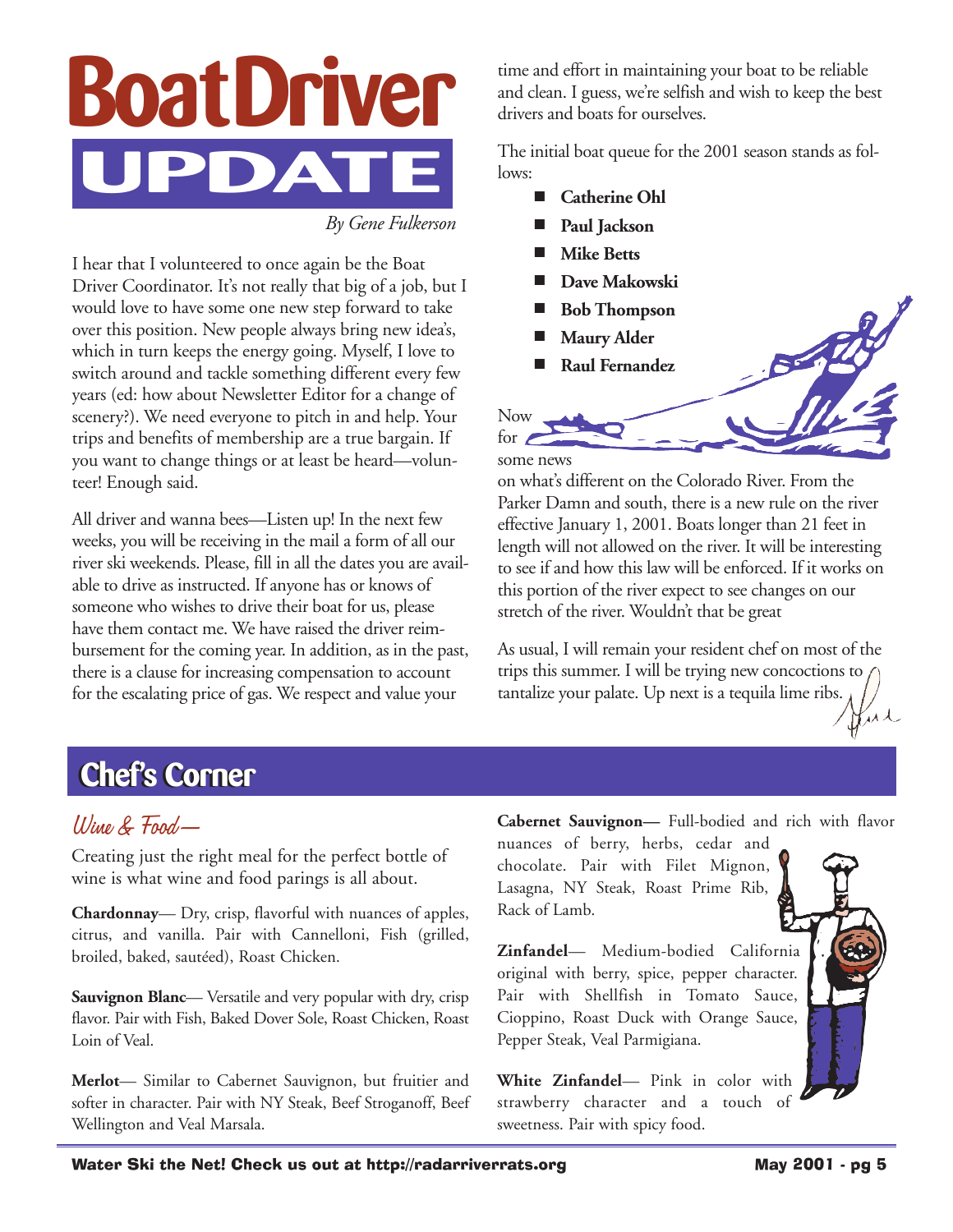

*By Catherine Ohl*

Powdr Corp., parent company of Park City, Utah as well as Alpine Meadows, Boreal and Soda Springs in California, is in a struggle to acquire two new ski areas— Winter Park, CO and Mt. Bachelor, OR. Here's the latest news in the two unfolding dramas.

### Denver Says Winter Park Not for Sale —

Powdr Corp. announced its interest in partnering with the city of Denver in running Winter Park. After an off season in 1999-2000, Winter park exercised its option to skip a rent payment to the city valued at \$2.3 million, which led to Denver's reevaluation of the ski area. The city put together a panel to decide the fate of the resort, which needs extensive capital investment of more than \$63 million to bring it up to snuff so as to be competitive with other Colorado ski resorts.

Denver Mayor said the city would not sell Winter Park Resort, but would begin hunting for a partner to help run it and infuse it with the cash necessary to keep it competitive. The announcement came a day after the 25-person Winter Park Advisory Committee picked by the mayor recommended the city either sell the resort or form a joint partnership to manage it.

### Mt. Bachelor Recommends Pape Group Offer —

Mt. Bachelor's Board of Directors decided to recommend that shareholders accept the Pape Group's offer to purchase the ski area because it would bring them more money. But the choice of selling to former CEO **Randy Pape** or **Powdr Corp**., which reported last month it had secured commitments on about 70 percent of Mount Bachelor shares, is still up to the shareholders.

If **Powdr Corp.** purchases enough shares or obtains enough signed tender offers to win voting control, it will ask Mount Bachelor's board of directors to approve a merger agreement. That would probably result in a Powdr Corp. move to add significant snowmaking as one of the first improvements it makes to Bachelor.

If the **Pape Group** gains the majority, it's likely that **Intrawest** would be brought in to manage the resort. Pape has said his concern is to keep ownership of Mt. Bachelor local. **Intrawest** has twice offered to purchase Bachelor in the last few years but was turned down by its board. **Intrawest's** first move would probably be to build a village at the mountain's base.

New Forest Chief Named— The Bush administration has announced that **Dale Bosworth**, a career U.S. Forest Service officer, has been picked to take the place of former forest service chief **Mike**

**Dombeck**. **Dombeck**, who came to the service from the Bureau of Land Management, resigned because of differences with the Bush administration.

Initial reaction to **Bosworth's** appointment was one of gratification that the choice was an insider. Interestingly, **Bosworth** — like his predecessor — has been a defender of former president Bill Clinton's Roadless Initiative. For his part, **Dombeck** recommended the Bush administration not negotiate a settlement of the road-building ban as he left his office.

Last summer, **Bosworth** was quoted as saying that both detractors and those who claim the initiative does not do enough to protect roadless areas have been guilty of distortion. In fact, he noted, the initiative provides plenty of recreational use while adding another layer of protection to the land in question.



**Mammoth Mountain** is offering another amazing season of skiing and boarding for **only \$399**. Take advantage of this incredible deal and sign up for your

Mammoth Value Pass beginning April 1, 2001. Offer available until May 31, 2001 Your pass is valid beginning May 1, 2001.



You can purchase the Value Pass online at http://mammothmountain.com or by phone at 800-MAMMOTH. Do it today! ❖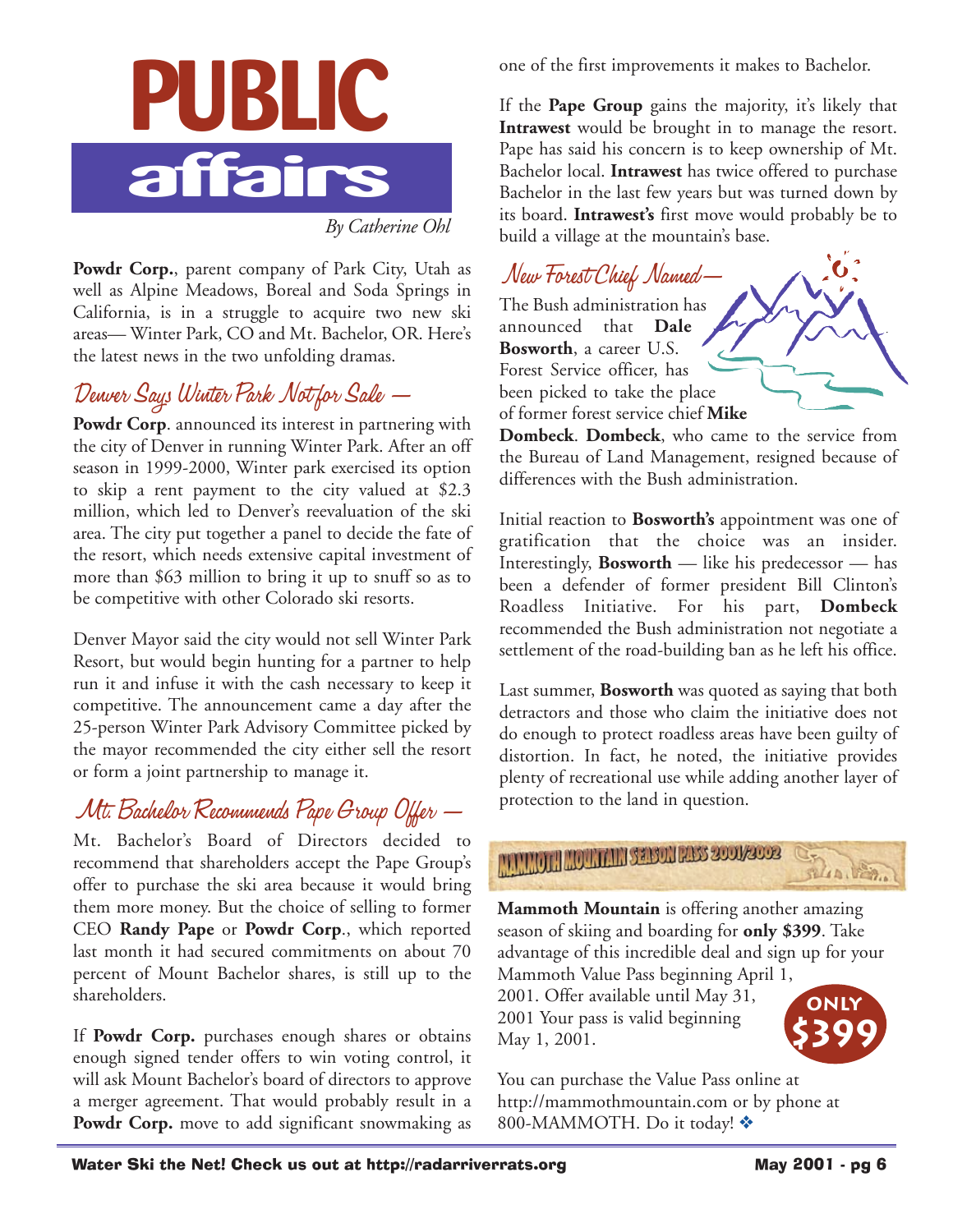

# **SLALOM TRIPS**

## 1 Day Water Skiing at Thompson's Ski Ranch

May 12 • June 2 • August 18 • September 15

### **\$57 skiers / \$15 non-skiers**

Intermediate to Advanced Skiers

Alcohol NOT Allowed



### **THOMPSON SKI RANCH SLALOM TRIP** To get on the waiting list, make checks payable to the HEASB WATER SKI CLUB and send to**: Catherine Ohl, 10818 Viacha Dr., San Diego, CA 92124-3421** (One form per person per trip) For information, contact Catherine at rats@acatmeowz.com or 858-467-9469 NAME:\_\_\_\_\_\_\_\_\_\_\_\_\_\_\_\_\_\_\_\_\_\_\_\_\_\_\_\_\_\_\_\_ TRIP DATE:\_\_\_\_\_\_\_\_\_\_\_\_\_\_\_\_\_\_\_\_\_\_\_\_\_\_\_\_\_\_\_\_ HOME PHONE: WORK PHONE: HOME ADDRESS: \_\_\_\_\_\_\_\_\_\_\_\_\_\_\_\_\_\_\_\_\_\_\_\_\_\_\_\_\_\_\_\_\_\_\_\_\_\_\_\_\_\_\_\_\_\_\_\_\_\_\_\_\_\_\_\_\_\_\_\_\_\_\_\_ HAC ADDRESS LOC: \_\_\_\_\_\_\_\_\_\_\_\_\_\_\_\_\_\_\_\_\_\_\_\_ BLDG: \_\_\_\_\_\_\_\_\_\_ M/S: \_\_\_\_\_\_\_\_\_\_\_\_\_\_\_\_ Revised 4/01

Water Ski the Net! Check us out at http://radarriverrats.org May 2001 - pg 8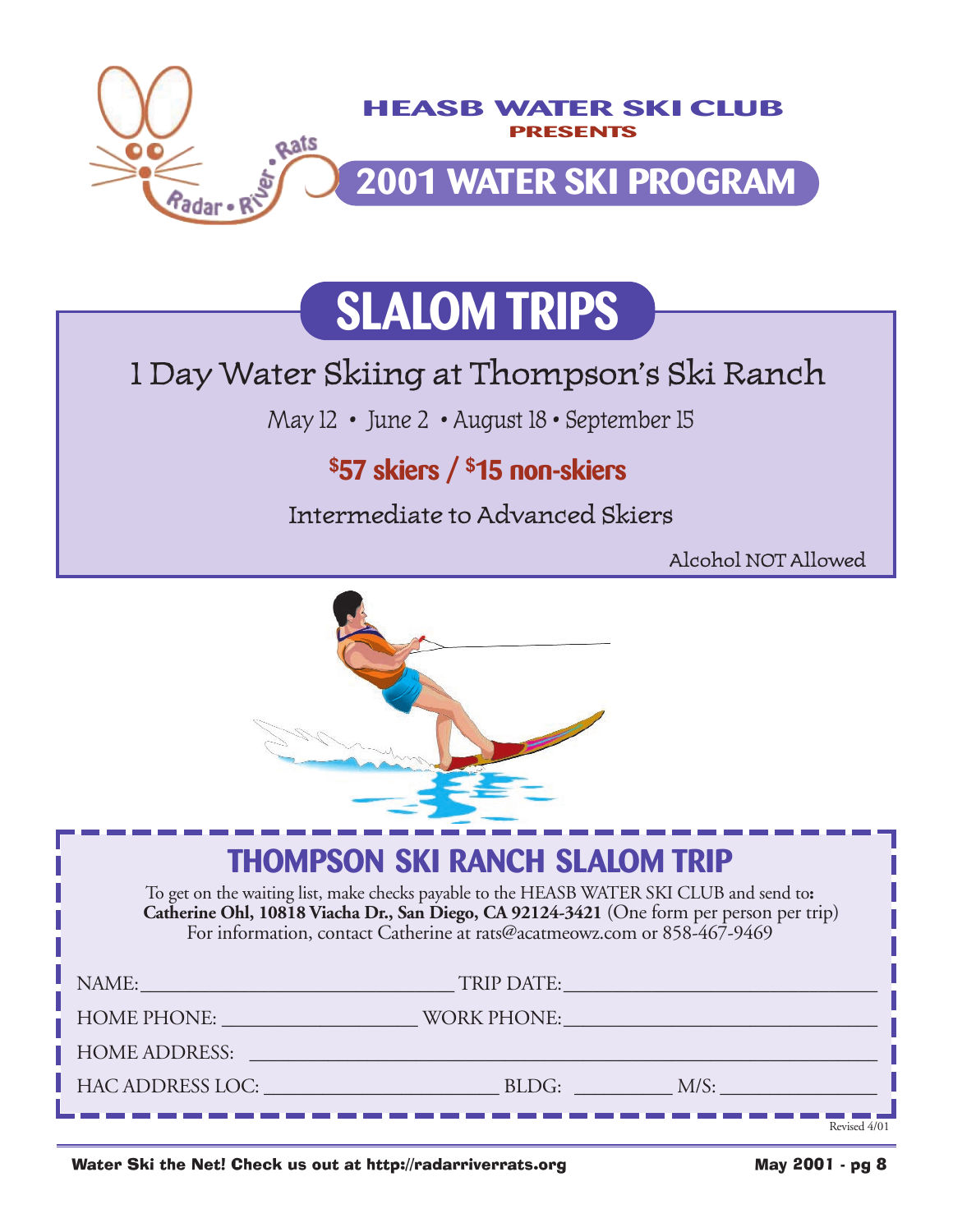## **2001 HEASB Water Ski Club Reservation Application**

(Please, ONE reservation form and ONE check for EACH person EACH trip)

#### **Circle Trip Date: 6/8-10 6/22-24 7/13-15 7/27-29 8/10-12 8/24-26 9/7-9 9/21-23 10/5-7 10/19-20**

| Name:                                                        |                | E-mail:                     |
|--------------------------------------------------------------|----------------|-----------------------------|
| Home Addr:                                                   |                |                             |
| $City:$ $Zip:$                                               |                | Home Phone: ()              |
|                                                              |                | Phone: ( )                  |
|                                                              |                |                             |
| My reservation is for the following: _______Water skier \$89 |                | Non-skier child (5-11) \$18 |
|                                                              | Non-skier \$42 | Child (under 4) \$0         |

#### **Make check payable and send with this form to: HEASB WATER SKI CLUB, P.O. Box 3080, El Segundo, CA 90245**.

Cancellation must be received IN WRITING AT LEAST TWO WEEKS before trip date. No substitutions without the Trip Coordinator's permission. The HEASB Water Ski Club reserves the right to reject a reservation. For further information, call Patricia before 9 pm at (323) 651-0686.

#### **REQUIRED CARPOOL INFORMATION (your form may be returned if not complete)**

The Trip Coordinator will arrange carpools for those wishing to travel with the club. First priority is given to vehicles pulling boats or hauling supplies. Volunteer drivers are needed to provide the remaining transportation, taking AT LEAST two passengers and/or food/drinks. Each passenger will pay the carpool driver for transportation expenses, an amount determined by the driver (typically \$10-\$24). Most carpools leave the LA area on Friday after work and arrive at Park Moabi around midnight. Drivers of arranged/ approved carpools will be reimbursed for campground fees AFTER the trailer's packed on Sunday, about 2 pm. Your request for a specific carpool is not guaranteed. Carpools will be non-smoking.

\_\_\_\_\_\_\_ I agree to carpool as arranged/approved by the Club.

NOTE: If you choose not to carpool, you will be required to pay campground fees (\$18 per night or \$6 per day use).

\_\_\_\_\_\_\_ I am available to drive my vehicle to the river.

| • Other passengers: | Year, make, model of vehicle: |
|---------------------|-------------------------------|
|---------------------|-------------------------------|

• Air conditioned? \_\_\_\_\_\_\_\_\_\_\_\_\_\_ Total # of people you can take including driver: \_\_\_\_\_\_\_\_\_\_\_\_\_\_\_\_\_\_\_\_\_\_\_\_\_\_\_

• In addition, I have room for: #cases drinks: \_\_\_\_\_\_ #coolers: \_\_\_\_\_ #bags food: \_\_\_\_ #skis: \_\_\_\_

\_\_\_\_\_\_\_ I prefer a ride to the River. Carpool Driver Preference: \_\_\_\_\_\_\_\_\_\_\_\_\_\_\_\_\_\_\_\_\_\_\_\_\_\_\_\_\_\_\_

•How much gear will you bring? Ski: \_\_\_\_\_\_\_\_\_\_ Chair (type):\_\_\_\_\_\_\_\_\_\_\_\_\_ Tent:\_\_\_\_\_\_\_\_\_\_\_\_\_

•Other bulky items?\_\_\_\_\_\_\_\_\_\_\_\_\_\_\_\_\_\_\_\_\_\_\_\_\_\_\_\_\_\_\_\_\_\_\_\_\_\_\_\_\_\_\_\_\_\_\_\_\_\_\_\_\_\_\_\_\_\_\_\_\_\_\_\_\_\_

\_\_\_\_\_\_\_ I am willing to be a trip leader (reimbursement will be based on people count up to \$89 per trip leader).

#### **MEMBERSHIP**

You must be a member of the HEASB Water Ski Club. The membership fee and application MUST be sent to Cathy Schulte at the location listed on the membership form. **(DO NOT INCLUDE MEMBERSHIP WITH THIS FORM.)**

I have paid my membership fee: \_\_\_\_\_\_\_ (Initial) (Non-skiers aged 0-11, membership not required)

#### **WAIVER MUST BE SIGNED AND ACCOMPANY PAYMENT**

I am aware that participation in the RADAR RIVER RATS' events, has, in addition to the usual risks, dangers and hazards associated with travel, water skiing, air chairing, skurfing and boating, including, but not limited to: boarding, riding and disembarking boats; changing weather conditions, exposed rock, earth, trees or other natural objects; the condition of the water, skis and boats; impact or collision with other skiers, boaters, jet skiers; the failure to ski safely or within one's own ability or within designated areas; negligence of other skiers, boaters and jet skiers and negligence on the part of the organizations or their staff. I am also aware that the risks, dangers and hazards referred to above exist throughout the area and that many are unmarked. I FREELY ACCEPT AND FULLY ASSUME ALL SUCH RISKS, DANGERS AND HAZARDS AND THE POSSIBILITY OF PERSONAL INJURY, DEATH, PROPERTY DAMAGE OR LOSS, RESULTING THEREFROM.

| <b>PARTICIPANT</b> (Please print clearly) | <b>SIGNATURE</b> (Parent if under 18 years) DATE | Revised 4/01 |
|-------------------------------------------|--------------------------------------------------|--------------|